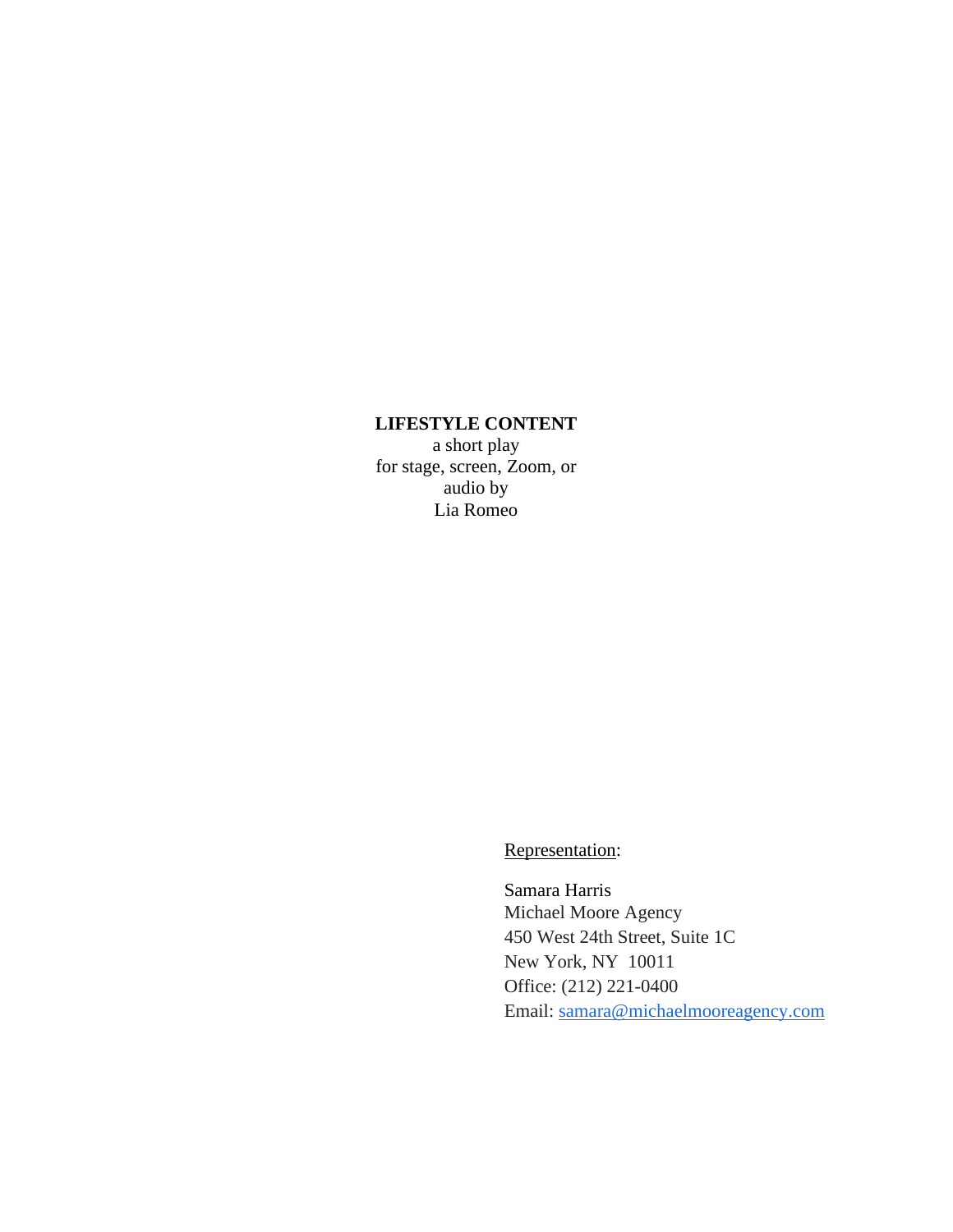# **Characters**

KIM, 20s, female KATIE, 20s, female KELLY, 20s, female RACHEL, 20s, female

**Setting** 

A conference call

**Time** 

The future, or something like it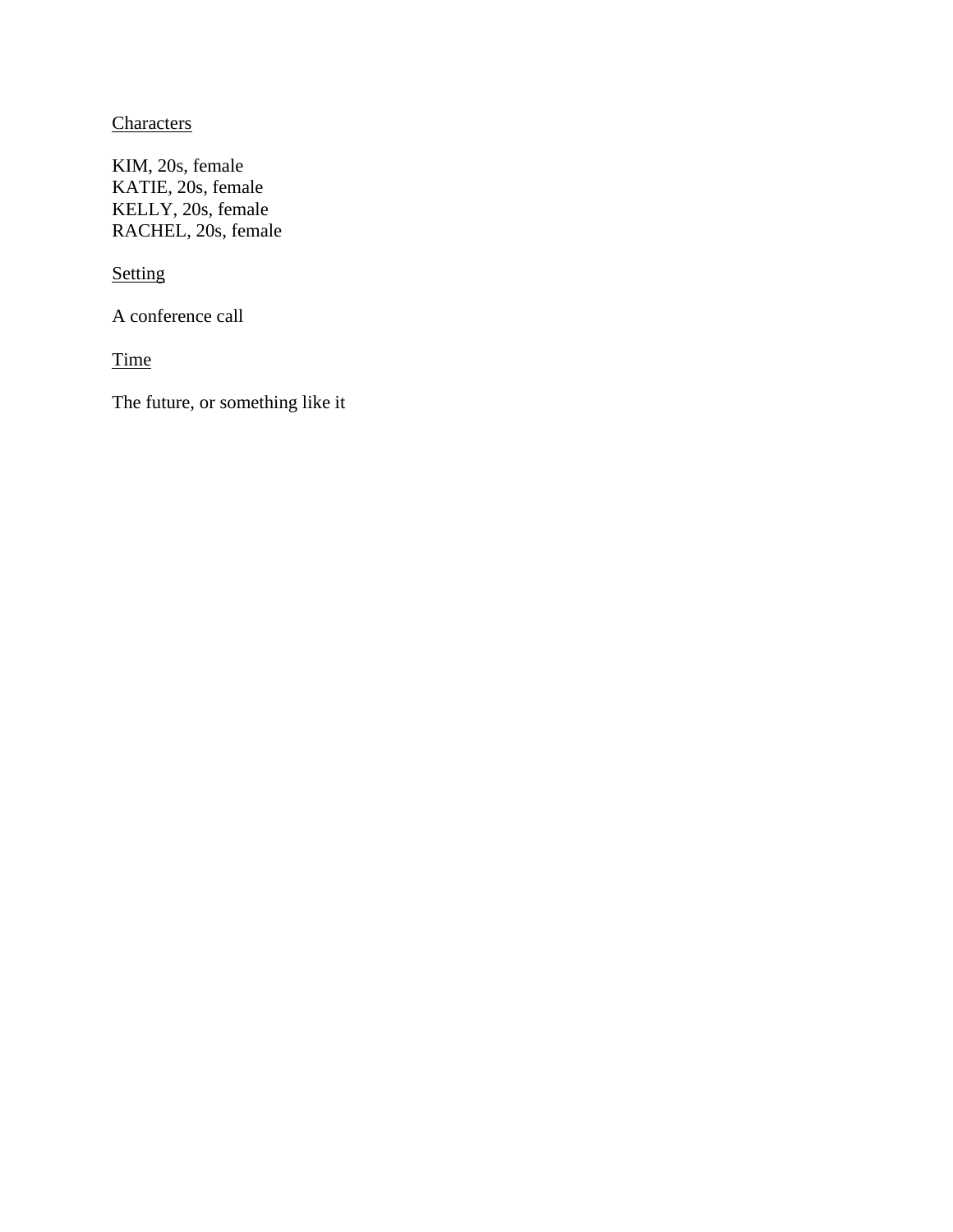(KIM, KATIE, KELLY, and RACHEL are on a conference call. KATIE, KELLY, and RACHEL are wearing cute outfits, makeup, hair and nails done. They look like what they are – staffers at a popular women's fashion and lifestyle website. KIM is wearing sweats and has her hair in a messy ponytail.)

### RACHEL

Okay. Kelly. Go.

**KELLY** 

Okay. Um. How To Give Yourself an At-Home Manicure.

RACHEL

Didn't we do that last week?

KELLY

No, I don't – I don't think so.

KATIE

We did, we did at-home manicures last week.

**KELLY** Really? I'm sorry. I guess there's just so much that's happened since then.

### **RACHEL**

What else?

KELLY Okay. Um. Five Fitness Influencers With Killer Workout Videos.

RACHEL Well, I don't like the word killer, but that sounds...

KATIE Vogue literally had that story up on their site on Tuesday.

KELLY Really? Well… we could feature different influencers?

KATIE There aren't really that many of them left at this point.

KELLY But I mean, there are more than five, right? There've got to be more than five. Right?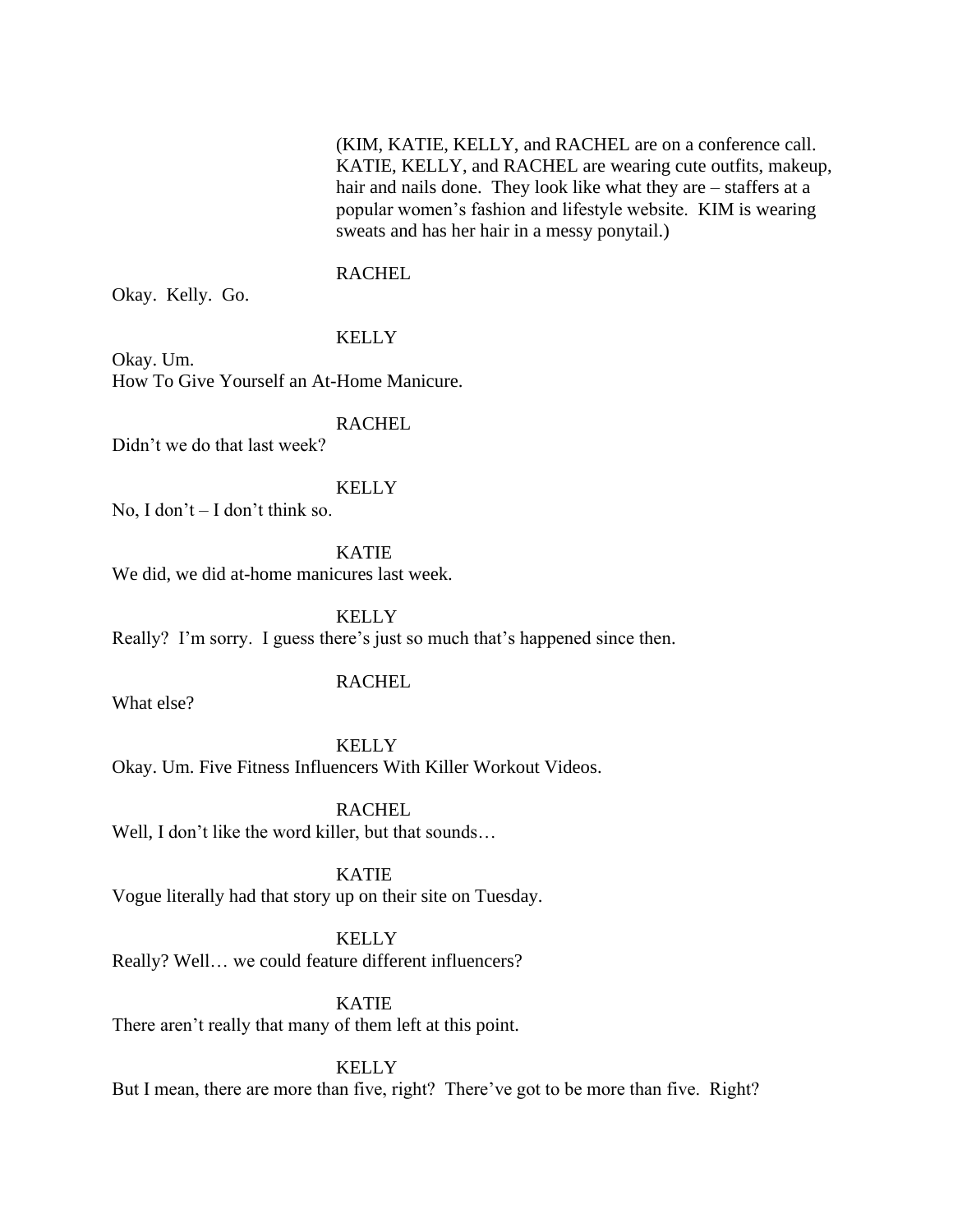# RACHEL

Katie. Tell me you have something better.

# KATIE

Yes. Okay. So I was thinking a video tutorial… of how to play Pachelbel's Canon on the ukulele.

### **RACHEL**

Hmm. That's promising. Ukelele-related content's been performing really well. What else?

### KATIE

Stuck Inside? Don't Lose Your Hard-Earned Tan. It's a piece on how to make DIY self-tanner out of dirt and rancid butter.

### **RACHEL**

Does that actually work?

# KATIE

(turning her head from side to side)

Do I look tan to you?

RACHEL

You do, Katie – you do look very tan. That's great. What else?

KATIE

All Out of Mixers? Ten Yummy Cocktails to Make With Your Own Urine.

# RACHEL

Have you tried that?

KATIE

I used it in a French 75 last night. Not as good as lemon juice, but honestly not bad.

### RACHEL

Great. Really nice work, Katie – these are all right on brand in terms of providing the kind of aspirational lifestyle content we're known for, and modifying it to be appropriate for the current circumstances.

(KELLY sulks. KATIE beams.) Kim. How about you? What have you got?

# KIM

Shit.

# RACHEL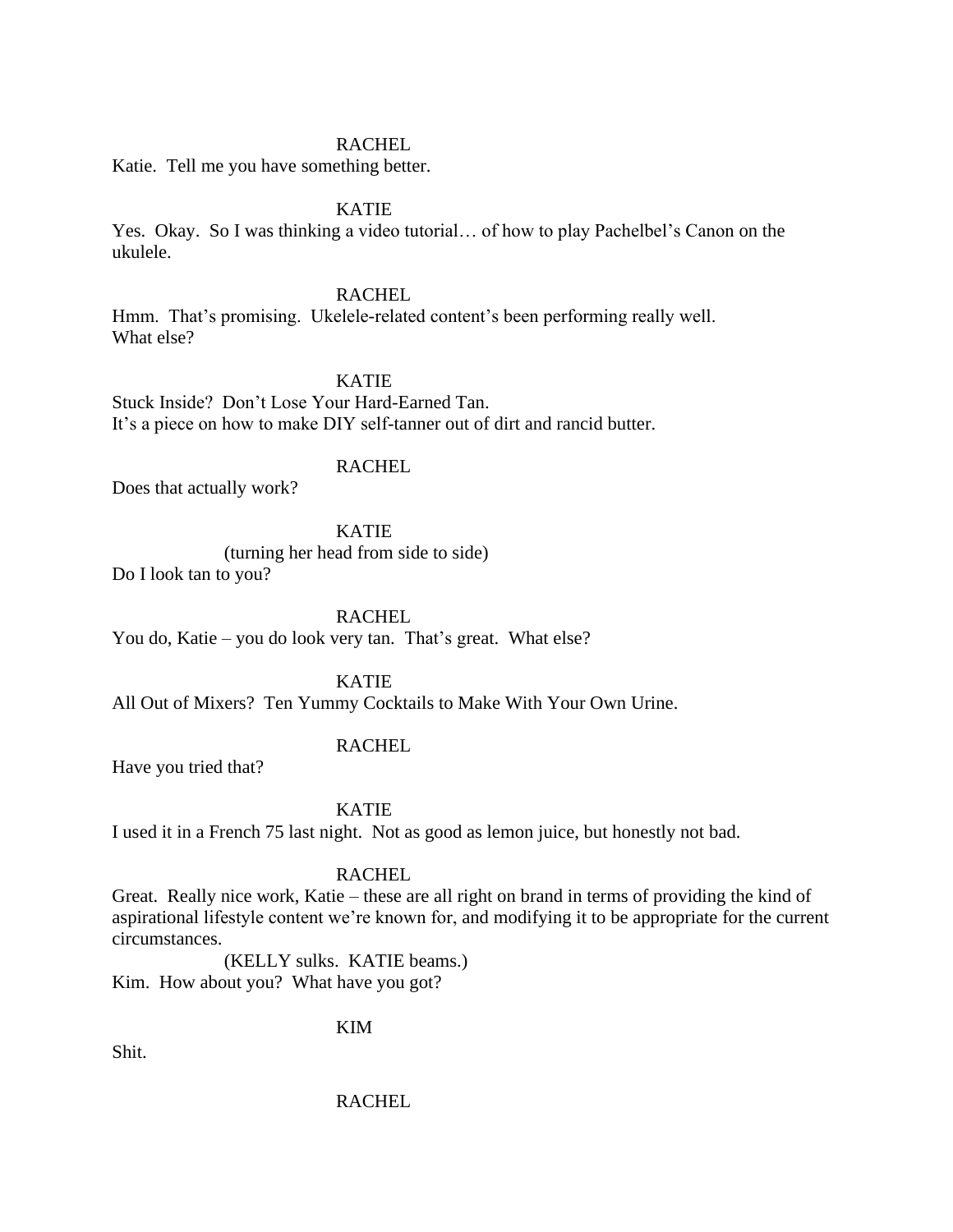Interesting, tell me more…

KIM

Huh?

### RACHEL

What are we doing with shit? Making probiotic pills? Polishing furniture? Using it as eyeliner?

KIM

No I mean, I've got shit. I've got nothing.

(KELLY and KATIE are shocked. Beat.)

### RACHEL

Kim, you know our readers are relying on us to help them get through these challenging times with poise and style.

# KIM

Are they though?

# RACHEL

Kim, we talked about this, when everything first  $-$ 

We agreed that our readers were really going to want to lean in to self-improvement during this difficult time –

KIM

How many of us were at that first meeting? When we agreed that?

# **RACHEL**

I don't know… twenty?

# KIM

And how many of us are still –

(She stops herself before she says "alive." Beat.)

# RACHEL

The fact that there are only a few of us staffing the website right now just means it's even more important to come prepared with innovative ideas for content –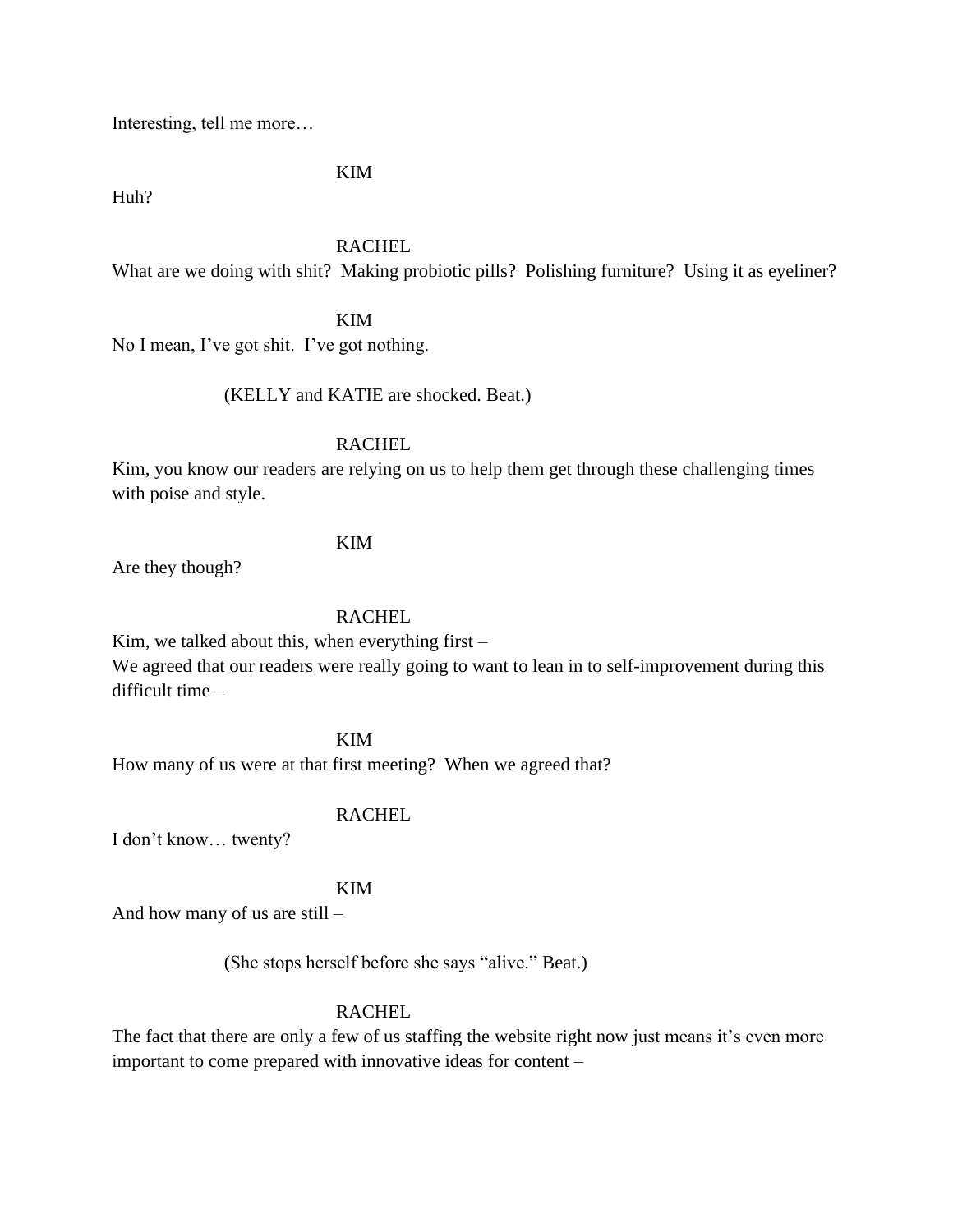### KIM

Important for who? How many people do you think are still out there reading?

# **RACHEL**

Okay, it's true that our metrics have been down in the past few days. But I'm confident we can get those numbers back up if we just –

#### KIM

Are you insane?

I mean I was there with you, I really was. For a while. But everything just keeps getting worse, and we're all stuck inside our little bunkers just waiting for this to –

# RACHEL

 $Kim -$ 

### KIM

So it's the end of the world, it really is, and you think people want to read about how to *improve themselves* right now?

#### RACHEL

Kim, maybe you want to refer back to Katie's piece from Wednesday: Five Ways to Maintain a Positive Attitude In the Face of a Slow and Horrible Death.

#### KIM

Yeah, no, I don't. I really don't.

#### RACHEL

I understand that things are very – But you know what they say – the show must go on –

### KIM

Well, maybe they're wrong. Maybe sometimes the show doesn't need to go on. Maybe sometimes the show should just... stop.

### RACHEL

Okay, so I don't necessarily feel like this meeting is going in a productive direction. Maybe we should adjourn for now, and we can reconvene in a couple of hours. And hopefully Kim and Kelly will have come up with some creative ideas by then.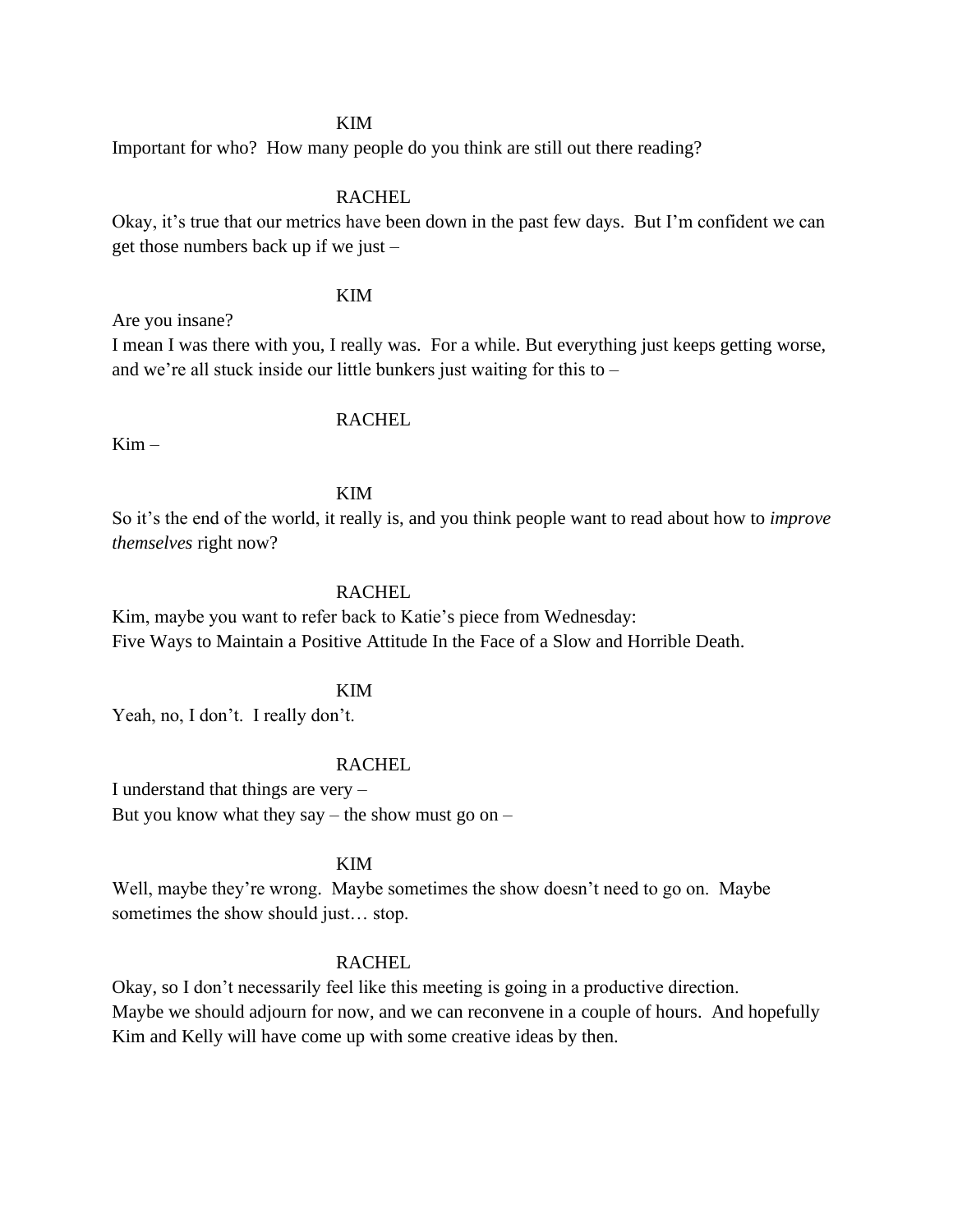#### KIM

I'm not going to reconvene in a couple of hours. I only came on this call to tell you all I'm done.

(KELLY and KATIE are shocked.)

### KELLY

 $Kim - you can't - our readers need us -$ 

KIM

What readers? Do you honestly think there are still any readers?

# **KELLY**

I – I don't know, I mean – I think so? Rachel's the only one who has access to the numbers –

#### KIM

And why do you think that is?

### RACHEL

Because I'm the editor-in-chief.

# KIM

You're not the editor-in-chief! Two weeks ago you were an assistant copywriter! And Kelly, you did something with graphics, right? – and Katie was a customer service rep.

### KATIE

Reader experience concierge.

### KIM

Whatever. And me? I answered phones at the office. You know, back when we had an office. You know, back when we had a world.

(Beat.)

### RACHEL

Okay. So you're right. Two weeks I wasn't an editor. But I wanted to be. We all did. That's why we worked here, taking whatever jobs we could get, planning to work our way up.

KIM

Yeah, well, I think it's time for a change of plan.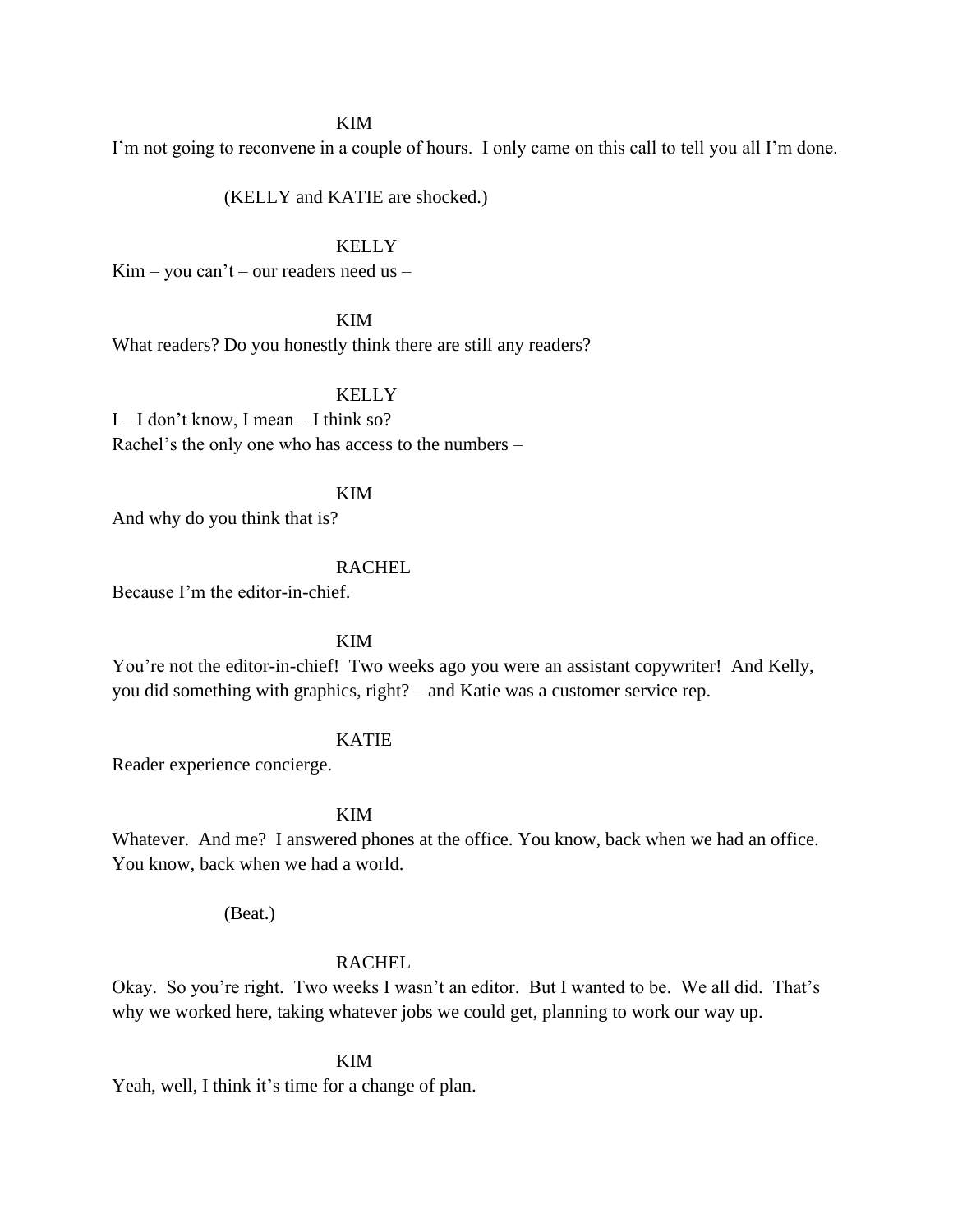# RACHEL

To what? What else are we going to do? I'm not particularly interested in sitting in my room alone and waiting to die, are you?

I mean, you're right. I don't know how long we'll have readers. I don't know how long we'll have internet. I don't even know how long we'll have power. But for as long as we do, I want to keep delivering wellness and beauty and lifestyle tips to help make life a little sweeter, especially at a time when it isn't very sweet at all.

I think at times like this, it's important not just to try to stay alive, but to try to stay human. And sometimes that means making eyeliner out of poop.

> (Beat. KATIE starts clapping. She waits for KELLY and KIM to join in. They don't.)

KIM I think you're all out of your minds. Good luck.

(KIM exits the call.)

# **KELLY**

Whoa.

KATIE We don't need her anyway, Rachel. She's just bringing all of us down.

**KELLY** 

I don't know, maybe she's right.

(KATIE and RACHEL are shocked.)

Maybe we aren't losing readers because they're – well, you know.

Maybe we're losing them because we're not giving them what they want.

RACHEL

Tell me more…